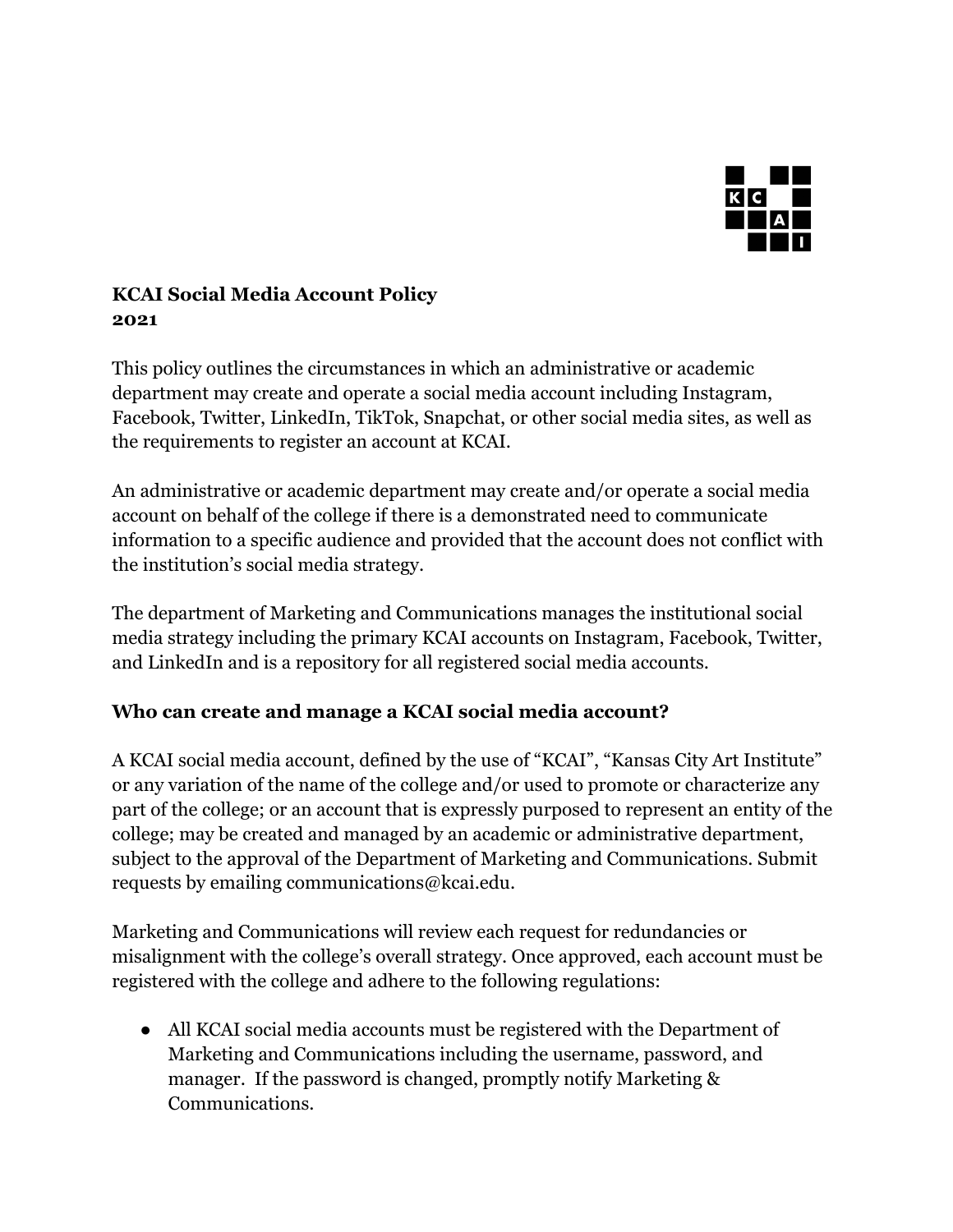- The account must be registered with an institutional email address as the recovery email.
	- An institutional email is an address that represents the entire department and may be transferred if there is a change in personnel. For example, [Communications@kcai.edu](mailto:Communications@kcai.edu) is an institutional email address that will always be maintained by the department. An institutional email address can be created by Campus Technology upon request.
- If a student or group of students manages the account, a paid employee of the college must also maintain log-in credentials and is responsible for moderating posts.
- All KCAI approved accounts are subject to review. The Director of Marketing and Communications may request edits to or the removal of any post *that is not in-line with the messaging of the college*. Failure to remove or edit posts may result in approval status being revoked.
- If the owner of the account no longer wishes to manage the account, the manager should inform Marketing and Communications.
- If the account is a Facebook page, each page should have at least two full-time employees of the college listed as administrators. If one of the full-time employees leaves, they should be replaced so that there are always two full-time employees as administrators. The Director of Marketing and Communications is available to serve as one of the administrators should that be needed.

## **Class-based or project-based social media accounts**

Social media can be a great way to build community within the classroom, especially during remote learning. If you wish to create a social media account for a class or a project, please seek approval from the Department of Marketing and Communications. These accounts will be subject to the same regulations as institutional accounts. If this account is not maintained in perpetuity, there may be an expiration date assigned to it when the account will be deleted. The account, including the password, will need to be registered with Marketing and Communications.

## **Student organizations or student-run social media accounts**

Student organizations must register social media accounts if they intend to use any form of KCAI in the name of the account. The account must be registered with the Department of Marketing and Communications and will use [communications@kcai.edu](mailto:communications@kcai.edu) as the recovery email address. Due to the transitory nature of student organizations, the password should be registered with Marketing and Communications.